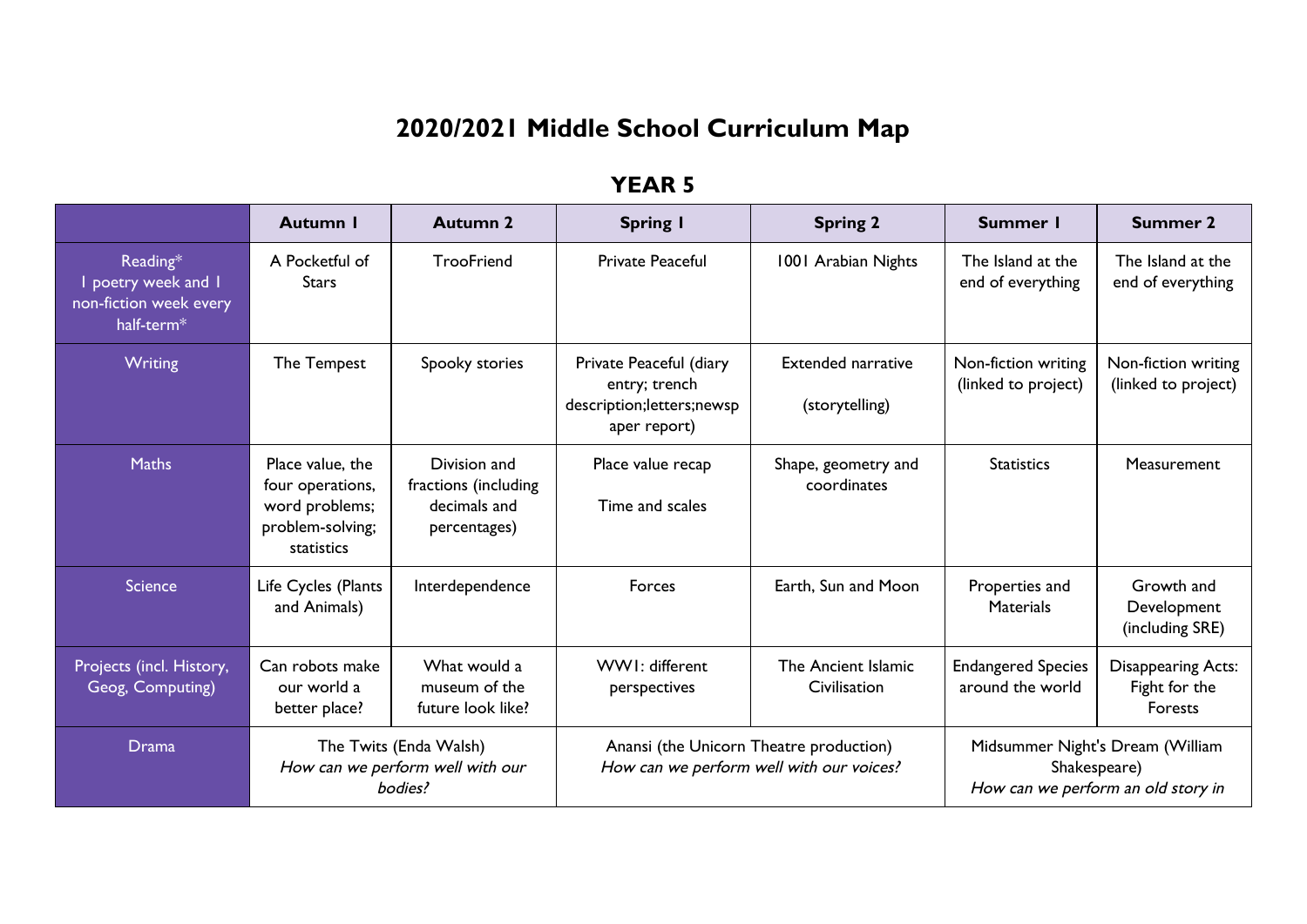|              |                                                                  |                                                                                                                                                          |                                                                                                                                                                                                                             |                                                                                                  | modern day? (Scheme TBC)                                                                              |                                                 |                                                              |  |
|--------------|------------------------------------------------------------------|----------------------------------------------------------------------------------------------------------------------------------------------------------|-----------------------------------------------------------------------------------------------------------------------------------------------------------------------------------------------------------------------------|--------------------------------------------------------------------------------------------------|-------------------------------------------------------------------------------------------------------|-------------------------------------------------|--------------------------------------------------------------|--|
| Art & Design |                                                                  | <b>Pattern Portraits (2D/Illustration)</b>                                                                                                               |                                                                                                                                                                                                                             | <b>3D Design/sculpture project</b>                                                               | <b>Animal stories (Digital Design)</b>                                                                |                                                 |                                                              |  |
| <b>Music</b> | <b>Building Ensemble: An Introduction</b><br>to the Band Project |                                                                                                                                                          | Developing Creativity: The Tea Party Recital                                                                                                                                                                                |                                                                                                  |                                                                                                       |                                                 | <b>Finding Flow: The Band Project</b><br><b>Gala Concert</b> |  |
| <b>P.E.</b>  | <b>EvoFit</b>                                                    |                                                                                                                                                          | Basketball, Dance, Football                                                                                                                                                                                                 |                                                                                                  | <b>Athletics</b>                                                                                      | Evo games                                       |                                                              |  |
| Spanish      | ¡Hola clase!<br>Introduction to<br>Spanish.                      | <b>Historias</b><br>Introduction to short<br>stories in Spanish.                                                                                         | No lo tengo<br>A story on school<br>equipment, subjects and<br>punishment for a<br>forgetful girl!                                                                                                                          | La invitación<br>A story on how to<br>accept an invitation or<br>refuse it, with modal<br>verbs. | ¡Qué asco!<br>Should you like<br>chocolate or bacon<br>only? Can't you like<br>them both<br>together? | ¡Qué asco!<br>Continue on the<br>topic of food. |                                                              |  |
| Coaching     |                                                                  | New Kid by Jerry Craft<br>When do we need to change and<br>when do others need to change in<br>order for us to create a safe and<br>welcoming community? | There's a Boy in the Girl's Bathroom by Louis Sachar<br>How can I form positive relationships in school and<br>out of school?<br><b>Note:</b> This scheme is still in planning and will be<br>confirmed in the New Year.TBC |                                                                                                  | Inside Out (animated film)<br>emotions make me?                                                       | Do I make my emotions or do my                  |                                                              |  |

|                | Autumn I             | <b>Autumn 2</b>                | <b>Spring I</b>     | <b>Spring 2</b>    | Summer I             | <b>Summer 2</b>      |
|----------------|----------------------|--------------------------------|---------------------|--------------------|----------------------|----------------------|
| <b>English</b> | The boy in the tower | Letters from The<br>Lighthouse | The lightning thief | Queen of the Falls | Pocket full of stars |                      |
| <b>Maths</b>   | Arithmetic focus:    |                                | Reasoning focus:    | Reasoning focus:   | <b>REVISION</b>      | Project based maths: |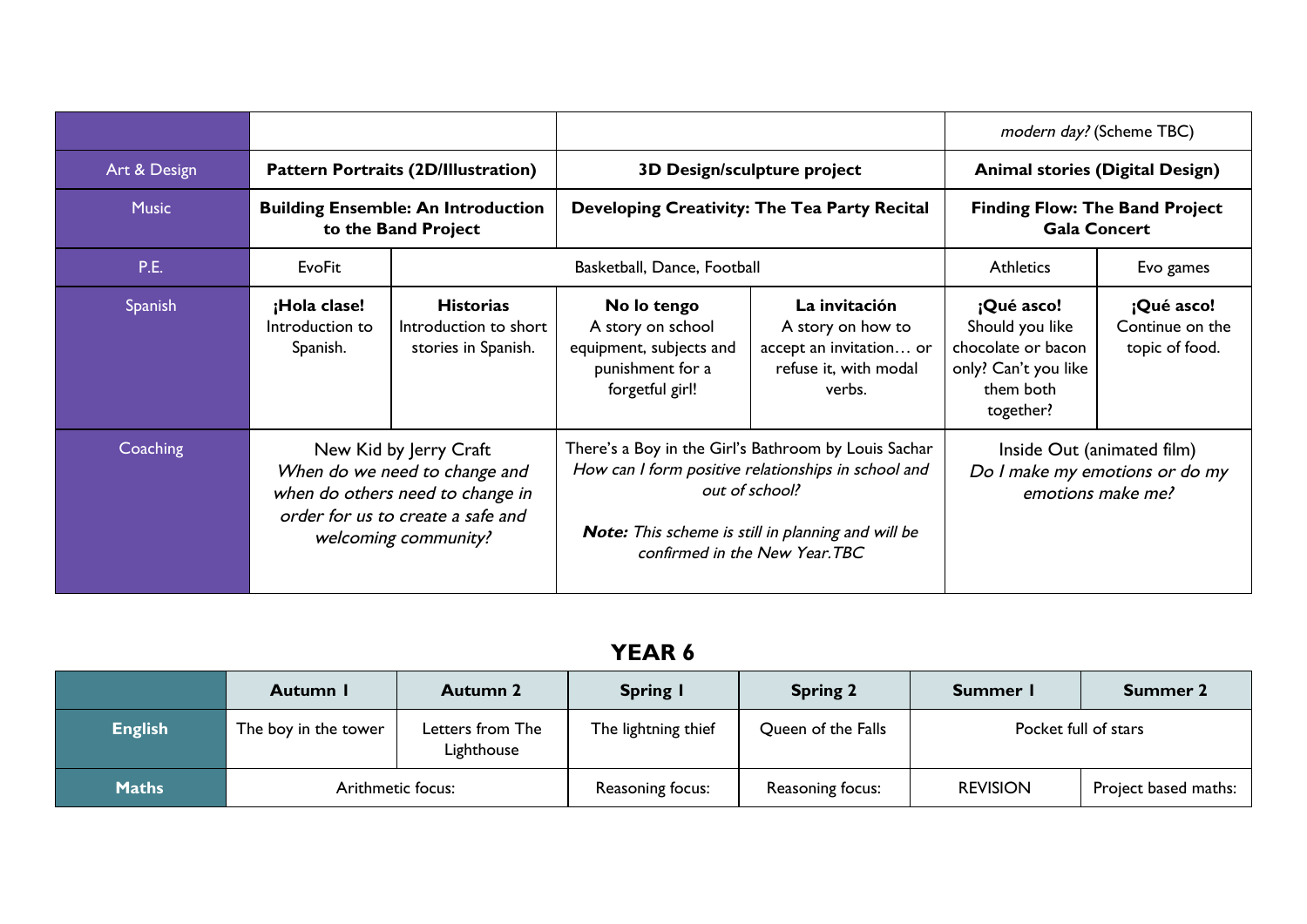|                                                                         | -Four operations<br>-Fractions/decimals and percentages |                                                                                                                                            | -Ratio & proportion<br>-Geometry<br>-Measurement                                                                                                                          |                                               | <b>SATS</b>                                                                                                | Lunar theme park<br>Ideal bedroom                                                          |  |
|-------------------------------------------------------------------------|---------------------------------------------------------|--------------------------------------------------------------------------------------------------------------------------------------------|---------------------------------------------------------------------------------------------------------------------------------------------------------------------------|-----------------------------------------------|------------------------------------------------------------------------------------------------------------|--------------------------------------------------------------------------------------------|--|
| <b>Science</b>                                                          | Light                                                   | Electricity                                                                                                                                | Classification and<br>Keeping Healthy (Inc.<br>Drugs & Alcohol SRE)<br>Interdependence                                                                                    |                                               | Evolution                                                                                                  | Particles, Substances<br>and Mixtures                                                      |  |
| <b>Projects (incl.</b><br><b>History /</b><br>Geography /<br>Computing) | Patterns of the world.                                  | Documentary of<br>Colonialism - Does<br>Britain deserve to be<br>called Great?                                                             | <b>Ancient Greece</b><br>Outcome Oral Storytelling of myths based on<br>invented mythical creatures                                                                       |                                               | Community based project:<br>How can we serve our community project<br>Maths/oracy, critiquing and feedback |                                                                                            |  |
| <b>Drama</b>                                                            | The Selfish Giant (Oscar Wilde)                         | How can we use mime and narration to<br>perform a story from multiple perspectives?                                                        | The Curious Incident of the Dog in the<br>Nighttime (Simon Stephens)<br>How can we use Physical Theatre techniques<br>to show what is happening inside someone's<br>mind? |                                               | The Tempest (William Shakespeare)<br>How can we perform an old story in modern<br>day? (Scheme TBC)        |                                                                                            |  |
| <b>Art &amp; Design</b>                                                 | You built this city (2D collage project)                |                                                                                                                                            | Homeware ceramics project (3D)                                                                                                                                            |                                               | Cuddly toy (Textiles)                                                                                      |                                                                                            |  |
| <b>Music</b>                                                            | <b>Film music</b>                                       | <b>Building Ensemble: A Celebration of</b>                                                                                                 | <b>Recital</b>                                                                                                                                                            | Developing Creativity: The Tea Party          |                                                                                                            | <b>Finding Flow: The Band Project Gala</b><br><b>Concert</b>                               |  |
| <b>PE</b>                                                               | <b>EvoFit</b>                                           |                                                                                                                                            | Basketball, Dance, Football                                                                                                                                               |                                               | <b>Athletics</b>                                                                                           | <b>Striking and Fielding</b>                                                               |  |
| <b>Spanish</b>                                                          | ¡Hola clase!<br>Introduction to<br>Spanish.             | ¿Puedo ir al baño?<br>Why is life so unfair?<br>Why don't teachers<br>let students go to the<br>toilet? A story about<br>the school rules. | El capibara con botas<br>Students learn the most important verbs in<br>Spanish through the story of a capybara who<br>cannot swim.                                        |                                               | favourite activities.                                                                                      | All about me Students learn to describe<br>themselves, their friends and family, and their |  |
| Coaching                                                                |                                                         | New Kid by Jerry Craft<br>When do we need to change and when do                                                                            | Sachar                                                                                                                                                                    | There's a Boy in the Girl's Bathroom by Louis | Can You See Me by Libby Scott                                                                              | How does my brain work and why do other                                                    |  |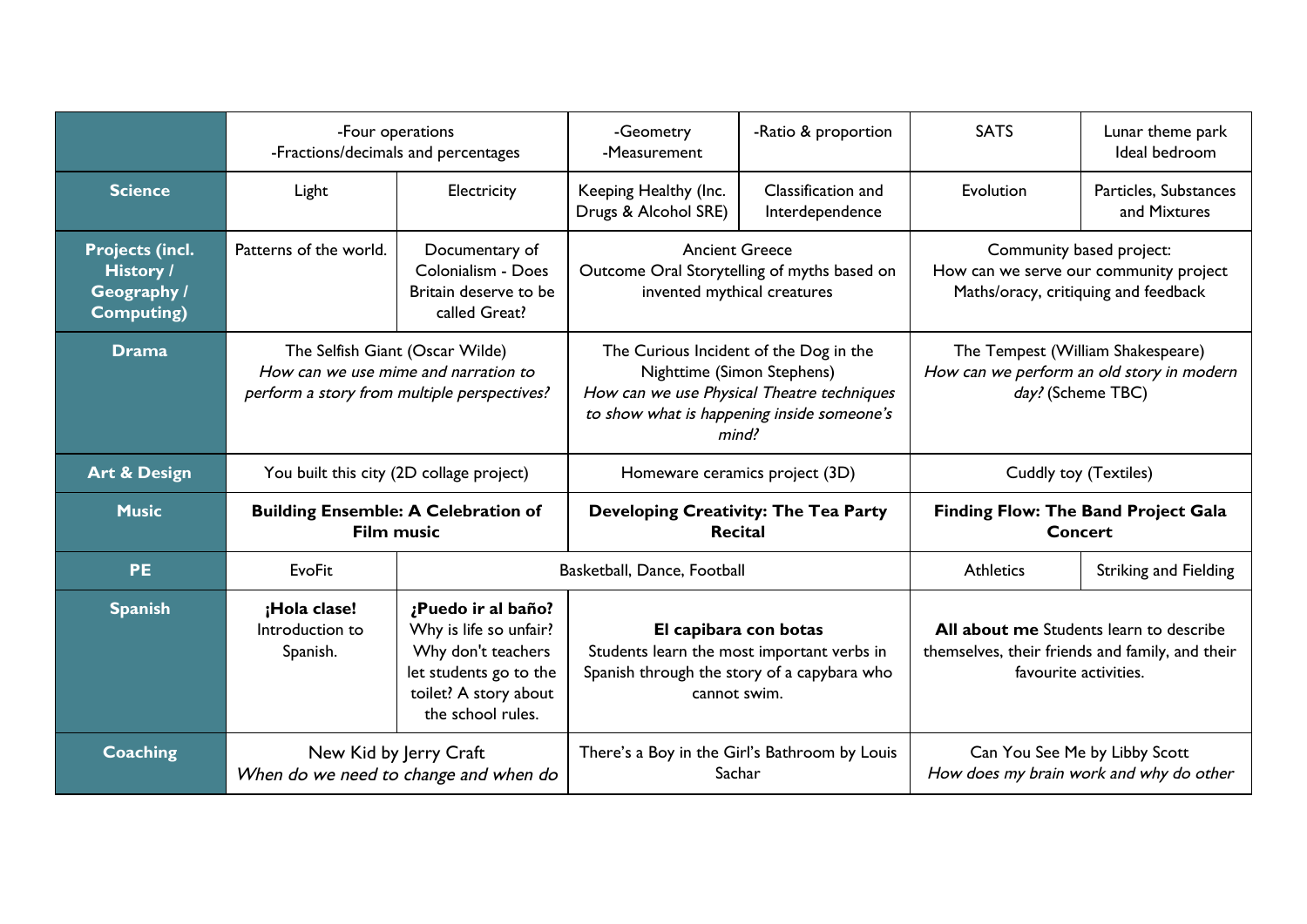| others need to change in order for us to<br>create a safe and welcoming community? | How can I form positive relationships in<br>school and out of school?                   | people's brains work differently?                                                    |
|------------------------------------------------------------------------------------|-----------------------------------------------------------------------------------------|--------------------------------------------------------------------------------------|
|                                                                                    | <b>Note:</b> This scheme is still in planning and will<br>be confirmed in the New Year. | <b>Note:</b> This scheme is still in planning and will<br>be confirmed in the Spring |

|                | Autumn I                                                                                                                                                                                                    | <b>Autumn 2</b>                                                                                                                                                                                                                                  | <b>Spring I</b>                                                                                                                                                                                    | <b>Spring 2</b>                                                                                                                                                                                  | Summer I                                                                                                                                                                                                                                | <b>Summer 2</b>                                                                                                                                                                                      |  |
|----------------|-------------------------------------------------------------------------------------------------------------------------------------------------------------------------------------------------------------|--------------------------------------------------------------------------------------------------------------------------------------------------------------------------------------------------------------------------------------------------|----------------------------------------------------------------------------------------------------------------------------------------------------------------------------------------------------|--------------------------------------------------------------------------------------------------------------------------------------------------------------------------------------------------|-----------------------------------------------------------------------------------------------------------------------------------------------------------------------------------------------------------------------------------------|------------------------------------------------------------------------------------------------------------------------------------------------------------------------------------------------------|--|
| <b>English</b> | Theme: REAL READERS<br>'How to read a novel'<br>Narrative, voice, and how texts work                                                                                                                        |                                                                                                                                                                                                                                                  | we need most today?                                                                                                                                                                                | <b>Theme: REAL WRITERS</b><br><b>Bloom Non-Fiction Course</b><br>Manifesto: Which principle from nature do                                                                                       | <b>Theme: LITERARY WORLDS</b><br><b>Fast Immersive Read</b><br>Y6/7 Shakespeare Project                                                                                                                                                 |                                                                                                                                                                                                      |  |
|                |                                                                                                                                                                                                             | On-going throughout Year 7 & 8:<br>Let's Think In English (critical reading programme)<br>Lit Programme (Comprehension Programme)<br>Independent Reading (Supported by Accelerated Reader)<br>$\bullet$<br>Free Writing using EMC's 'Just Write' |                                                                                                                                                                                                    |                                                                                                                                                                                                  |                                                                                                                                                                                                                                         |                                                                                                                                                                                                      |  |
| <b>Maths</b>   | <b>Product of Primes</b><br>LCM, HCF<br>Negative numbers<br>Rounding to dp and sf<br>Converting metric units,<br>exchange rates, binary<br>to decimal and vice<br>versa<br>Comparing FDP<br>Operations with | Percentage of amounts<br>(with and without<br>calculators)<br>Percentage change<br>including<br>increase/decrease<br>FDP problems<br>Ratio: Sharing, linking<br>with FDP, scales with<br>models and maps                                         | Plans, elevations and<br>isometric drawings<br><b>BIDMAS</b> recap<br>ALGEBRA skills (incl.<br>application in<br>Geometry)<br>Substitution in<br>expressions,<br>function machines<br>and formulae | Linear graphs<br>Plotting<br>$\sim$ 100 $\pm$<br>Calculating gradient<br>and interpret<br>Sketching $y=mx + c$<br>Distance-Time<br>graphs<br>Velocity-Time<br>graphs<br><b>Conversion Graphs</b> | Averages in lists<br>Drawing and using<br><b>EXCEL</b> or google Sheets<br>for Averages<br>Data Handling cycle -<br>collecting, representing,<br>analysing and evaluating<br>data<br>Pie charts, bar charts -<br>including compound and | Venn Diagrams<br>Mutually exclusive<br>events<br>Experimental and<br>theoretical probability<br>Individual progress<br>intervention - after final<br>assessment - students<br>to work on core skills |  |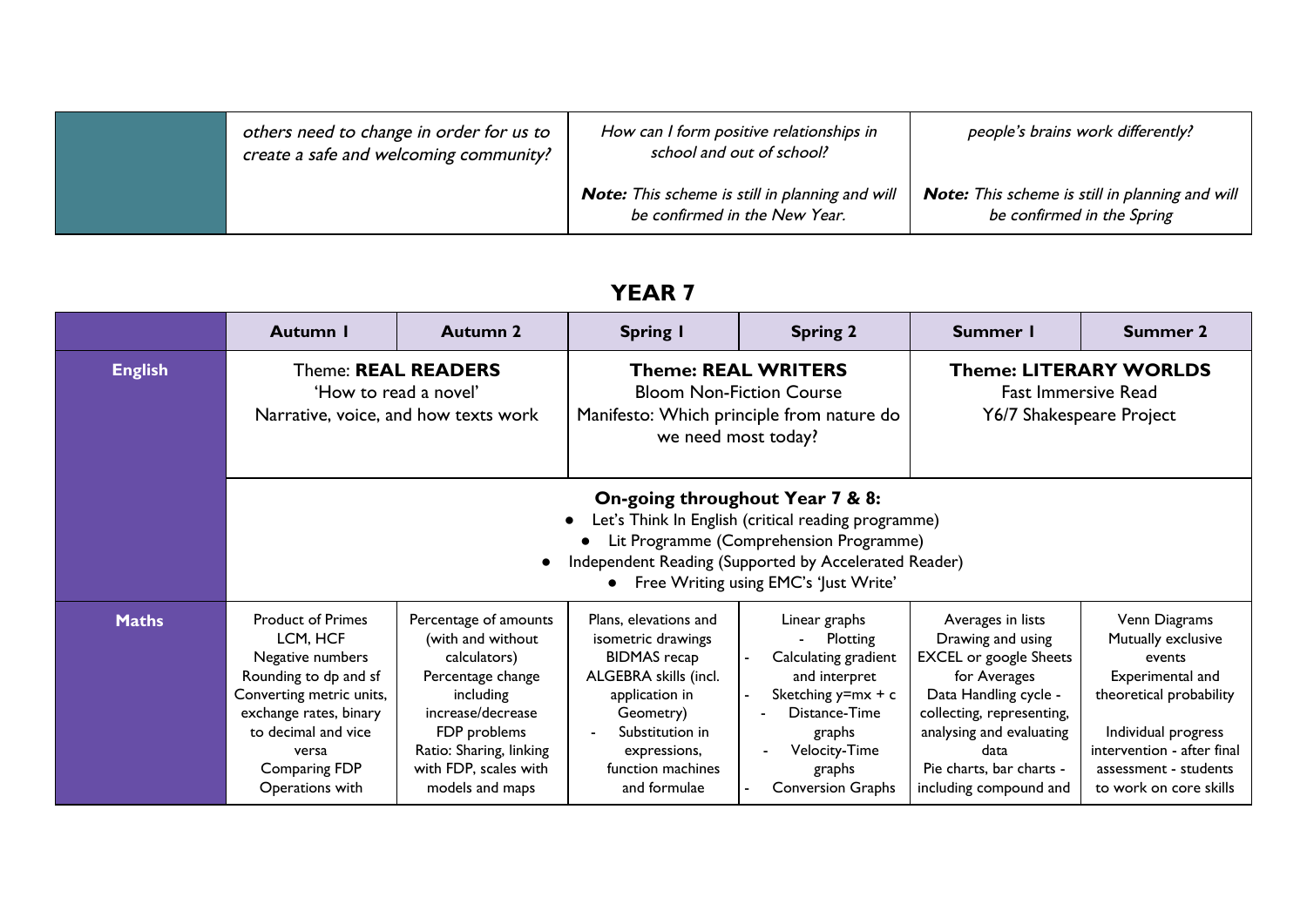|                         | fractions including<br>mixed numbers<br>Multiplying and dividing<br>decimals | Proportion: Recipe and<br>proportion problems<br>Properties of 2D shapes<br>Angles in polygons,<br>parallel lines and<br>bearings | Collecting like terms<br>Expand and factorise<br>single brackets<br>Solve linear<br>equations, including<br>unknowns on both<br>sides<br>Sequences: nth term,<br>position to term,<br>geometric, fibonacci,<br>triangular | Real life graphs<br>Use GEOGEBRA to<br>sketch graphs | comparative, Two way<br>tables, Scatter diagrams,<br>Time series and moving<br>averages                  | and topics throughout<br>Year 7                                                       |
|-------------------------|------------------------------------------------------------------------------|-----------------------------------------------------------------------------------------------------------------------------------|---------------------------------------------------------------------------------------------------------------------------------------------------------------------------------------------------------------------------|------------------------------------------------------|----------------------------------------------------------------------------------------------------------|---------------------------------------------------------------------------------------|
| <b>Science</b>          | Antibiotic Resistance                                                        | Cell biology /<br>Digestive system                                                                                                | <b>Energy and Physical</b><br>Changes                                                                                                                                                                                     | Elements &<br>Compounds/<br><b>Chemical Change</b>   | Sound, Light and<br>Waves                                                                                | Inheritance and<br>Reproduction                                                       |
| <b>Humanities</b>       | Why is Newham the<br>most diverse borough<br>in London?                      | How 'dark' were the<br>Dark Ages?                                                                                                 | What are the<br>differences between<br>the risks from<br>flooding in the UK<br>and Bangladesh?                                                                                                                            | The Silk Road                                        | How have<br>international<br>perceptions of Mali<br>changed between<br>1280 and 2020?                    | How have<br>international<br>perceptions of Mali<br>changed between<br>1280 and 2020? |
| <b>Drama</b>            |                                                                              | Girls Like That (Evan Placey)<br>How can we create and perform an<br>educational piece of theatre?                                | archetypes of Commedia dell'Arte.                                                                                                                                                                                         | Performing comedy and learning the                   | Oedipus the King (Sophocles)                                                                             | How can we perform in the style of Ancient<br>Greek Theatre?                          |
| <b>Art &amp; Design</b> |                                                                              | Year 6 summer term 2020 repeated: You built<br>this city / ceramic homeware / Guess Who<br>character design                       | Carousel: Back in time (illustration), Digital design, Vitra doll/tangram (3D design)                                                                                                                                     |                                                      |                                                                                                          |                                                                                       |
| <b>Music</b>            | Y7 students are exploring the seminal Musical                                | We're Not Throwin' Away Our Shot!<br>'Hamilton'                                                                                   | <b>Number I Hit?</b><br>Students will be introduced to industry                                                                                                                                                           | Songwriting- How Do You Write a                      | Coco, El Musical<br>A cross-curricular project where students<br>create a sequenced musical performance, |                                                                                       |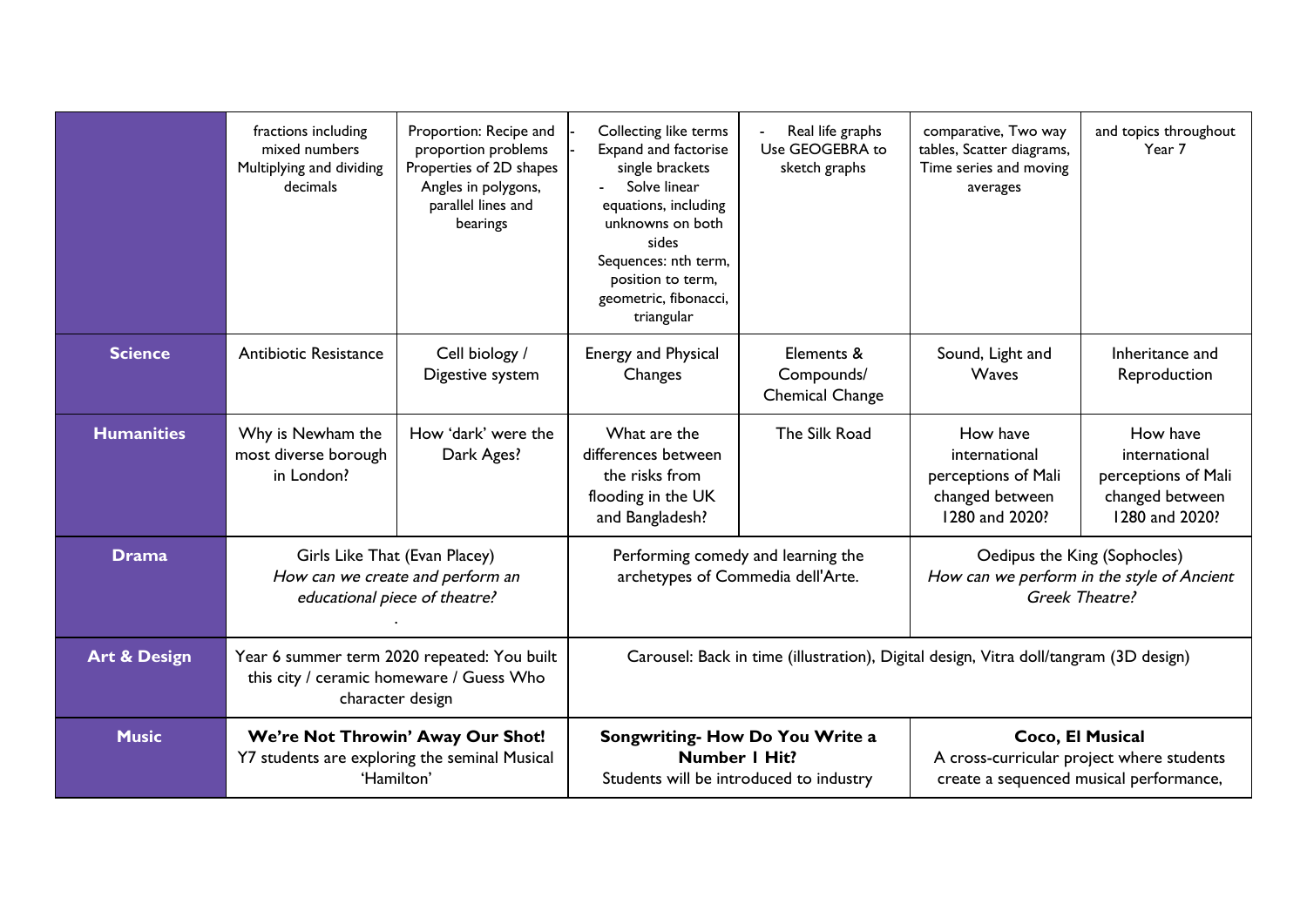|                                                                 |                                                                                                                                                                                                                                |                                                                                                                                                                                                                                | standard composing software and a<br>songwriting toolkit, to enable them to<br>compose and record an original popular song<br>in pairs.                                                                                                                                                       |                                                                                                                                                                                                                                                                                               | involving original artwork, songs and pieces to<br>bring Spanish to life.                                                                                                                                                                                                              |                                                                                                                                                                                                                                                                                        |
|-----------------------------------------------------------------|--------------------------------------------------------------------------------------------------------------------------------------------------------------------------------------------------------------------------------|--------------------------------------------------------------------------------------------------------------------------------------------------------------------------------------------------------------------------------|-----------------------------------------------------------------------------------------------------------------------------------------------------------------------------------------------------------------------------------------------------------------------------------------------|-----------------------------------------------------------------------------------------------------------------------------------------------------------------------------------------------------------------------------------------------------------------------------------------------|----------------------------------------------------------------------------------------------------------------------------------------------------------------------------------------------------------------------------------------------------------------------------------------|----------------------------------------------------------------------------------------------------------------------------------------------------------------------------------------------------------------------------------------------------------------------------------------|
| P.E.                                                            | <b>EvoFit</b>                                                                                                                                                                                                                  | Trampoline                                                                                                                                                                                                                     | Netball                                                                                                                                                                                                                                                                                       | <b>Fitness Room</b>                                                                                                                                                                                                                                                                           | <b>Athletics</b>                                                                                                                                                                                                                                                                       | Evogames                                                                                                                                                                                                                                                                               |
| <b>Spanish</b>                                                  | La familia de<br><b>Federico Rico</b><br>Students read the<br>story of a seemingly<br>ordinary immigrant<br>family living in the US.<br>Introduction to<br>Spanish through the<br>cultural journey of<br>Federico and his kin. | La familia de<br><b>Federico Rico</b><br>Students read the<br>story of a seemingly<br>ordinary immigrant<br>family living in the US.<br>Introduction to<br>Spanish through the<br>cultural journey of<br>Federico and his kin. | El libro de Miguel<br>Students read their<br>second Spanish novel,<br>El libro de Miguel.<br>The story of a<br>Mexican boy<br>passionate about<br>music during the Day<br>of the Dead. Students<br>watch the film Coco<br>as they read the book<br>in order to deepen<br>their understanding. | El libro de Miguel<br>Students read their<br>second Spanish novel,<br>El libro de Miguel.<br>The story of a<br>Mexican boy<br>passionate about<br>music during the Day<br>of the Dead. Students<br>watch the film Coco<br>as they read the book<br>in order to deepen<br>their understanding. | Berto y sus buenas<br>ideas<br>Students read their<br>third Spanish novel,<br>Berto y sus buenas<br>ideas. Berto has one<br>big problem, he does<br>not like school. But<br>Berto can think of<br>many fun and exciting<br>things to do in the<br>city rather than going<br>to school. | Berto y sus buenas<br>ideas<br>Students read their<br>third Spanish novel,<br>Berto y sus buenas<br>ideas. Berto has one<br>big problem, he does<br>not like school. But<br>Berto can think of<br>many fun and exciting<br>things to do in the<br>city rather than going<br>to school. |
| <b>Project Based</b><br><b>Learning - The Big</b><br><b>Six</b> | <b>Entrepreneur:</b> How can we bring light to<br>those who need it most?<br>Developing maths and geography skills,<br>building a lantern, organising a sponsored walk<br>for global charities                                 |                                                                                                                                                                                                                                |                                                                                                                                                                                                                                                                                               | <b>Inventor:</b> What can we do to solve a global<br>problem?<br>3D printed / MicroBit programmed prototypes<br>of products which address UN Global<br>Sustainability Goals<br>*TBC in line with safety restrictions.                                                                         |                                                                                                                                                                                                                                                                                        | Storyteller: Has surgery always been at the<br>cutting edge?<br>An interactive timeline from history<br><i>*TBC</i> in line with safety restrictions                                                                                                                                   |
| <b>Band Project</b><br><b>Scholarship</b><br><b>Pathway</b>     | <b>Building Ensemble: We're Not Throwin'</b><br><b>Away Our Shot!</b><br>Y7 students are exploring the seminal Musical<br>'Hamilton'                                                                                           |                                                                                                                                                                                                                                | Developing Creativity: How Do You<br><b>Compose a Symphonic Work?</b><br>Y7 band project scholars will be pushing the<br>boundaries of creativity using a range of                                                                                                                            |                                                                                                                                                                                                                                                                                               | <b>Concert</b>                                                                                                                                                                                                                                                                         | <b>Getting to Flow: The Band Project Gala</b><br>The scholars will be putting together a<br>programme of pieces from a range of genres,                                                                                                                                                |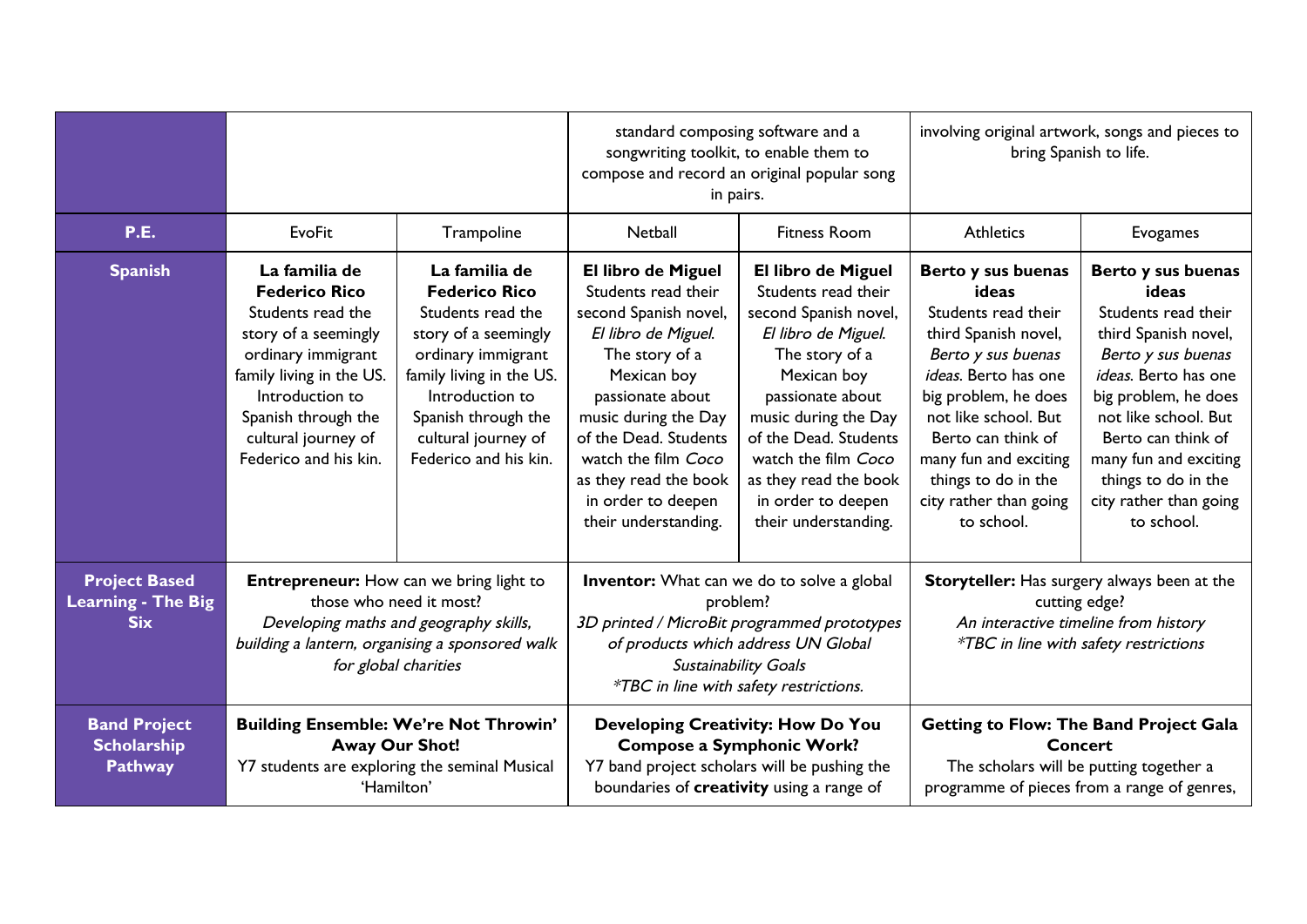|                 |                             | exploratory compositional techniques to craft,<br>perform and record an original symphonic<br>work with a fully notated score, to be<br>premiered at The Great Oracy Exhibition. | including a large scale classical work to be<br>performed by 200 musicians in the project.<br>These pieces will celebrate and showcase the<br>development of their instrumental mastery,<br>ensemble skills and creativity with the wider<br>community as part of the end of year Gala<br>Concert. |
|-----------------|-----------------------------|----------------------------------------------------------------------------------------------------------------------------------------------------------------------------------|----------------------------------------------------------------------------------------------------------------------------------------------------------------------------------------------------------------------------------------------------------------------------------------------------|
| <b>Coaching</b> | The Riots by Gillian Slovo  | The Black Flamingo by Dean Atta                                                                                                                                                  | Looking at the Stars by Lewis Hine                                                                                                                                                                                                                                                                 |
|                 | What drives radical action? | What do my relationships say about who I am?                                                                                                                                     | How can we respond to adversity?                                                                                                                                                                                                                                                                   |

|                | Autumn I                                                                                                               | <b>Autumn 2</b>                                                                                                  | <b>Spring I</b>                                                                                                                                                                                                                     | <b>Spring 2</b>                                                                                | Summer I                                                                                             | Summer 2                                                                                                    |
|----------------|------------------------------------------------------------------------------------------------------------------------|------------------------------------------------------------------------------------------------------------------|-------------------------------------------------------------------------------------------------------------------------------------------------------------------------------------------------------------------------------------|------------------------------------------------------------------------------------------------|------------------------------------------------------------------------------------------------------|-------------------------------------------------------------------------------------------------------------|
| <b>English</b> | Theme: REAL READERS<br>'How to read a novel'<br>Narrative, voice, and how texts work                                   |                                                                                                                  | <b>Theme: LITERARY WORLDS</b><br><b>Theme: REAL WRITERS</b><br>Genre Study: Dystopia<br>'Poetry in a Place'<br>Poetic structure and theme<br>Writing poetry for a community space                                                   |                                                                                                |                                                                                                      |                                                                                                             |
|                |                                                                                                                        | $\bullet$                                                                                                        | On-going throughout Year 7 & 8:<br>Let's Think In English (critical reading programme)<br>Lit Programme (Comprehension Programme)<br>Independent Reading (Supported by Accelerated Reader)<br>Free Writing using EMC's 'Just Write' |                                                                                                |                                                                                                      |                                                                                                             |
| <b>Maths</b>   | Indices - including 0,<br>negative and fractional<br>Standard Form -<br>converting to ordinary<br>and vice versa, add, | Direct Proportion: Real<br>life contexts. Inverse<br>proportion<br><b>Compound Units:</b><br>Speed Distance Time | Algebra skills recap (2<br>weeks - look at Yr 7)<br>Rearranging Formulae<br>Solve Inequalities and<br>represent on number                                                                                                           | Expand and factorise<br>quadratics<br>Solve quadratic<br>equations<br>Plotting and recognising | Recap analysing data<br>from Year 7<br>Averages in tables<br>Stem and Leaf, Box<br>plots, Cumulative | Probability, frequency<br>trees and tree diagrams<br>Probability of<br>Independent and<br>dependent events. |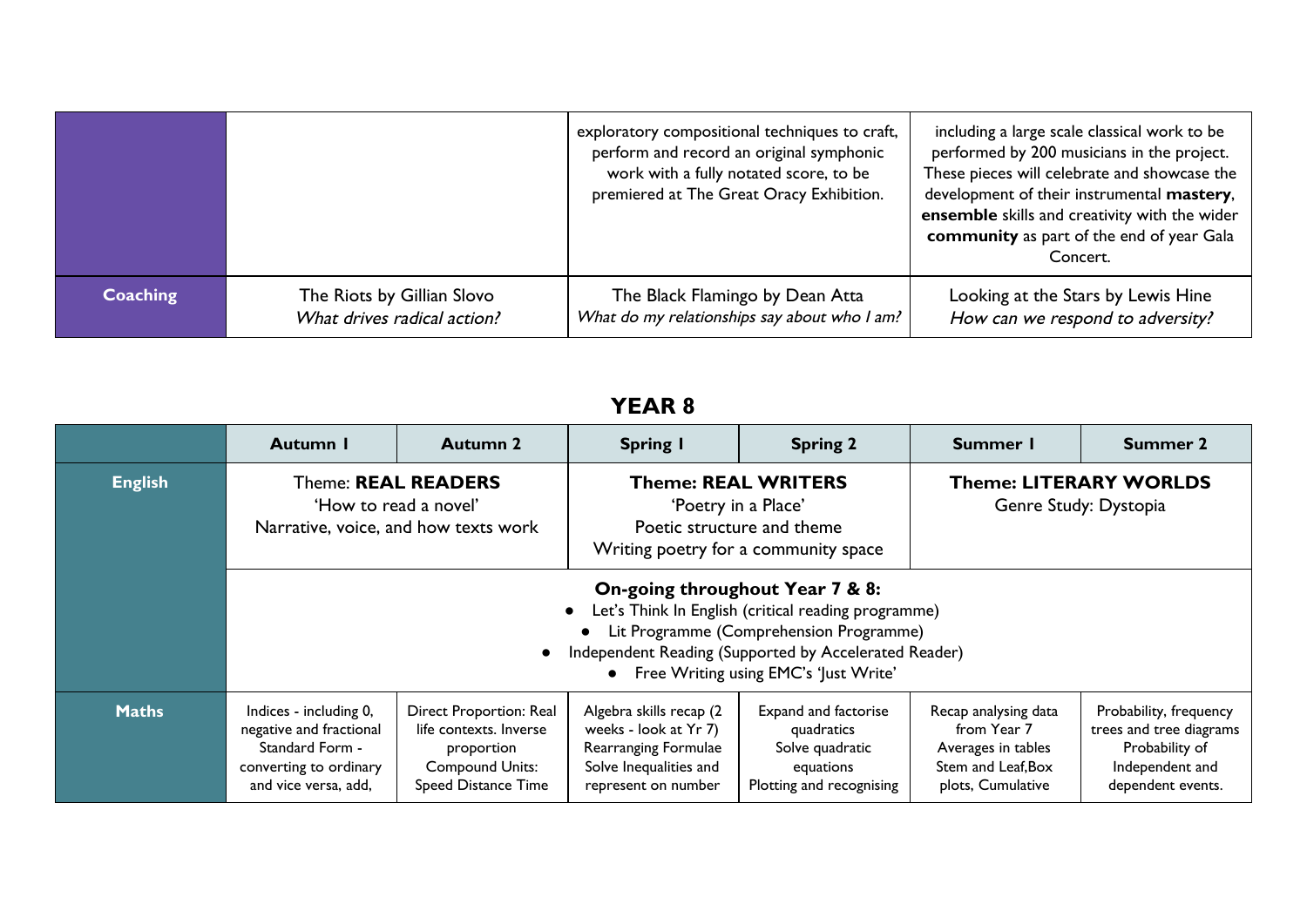|                         | subtract, divide, multiply<br>and solve problems<br>FDP problems<br>Compound interest and<br>depreciation<br>Reverse percentages<br>Ratio - I:n and uses | Pressure Force Area<br>Similar shapes<br>Area and circumference<br>of circles, lengths of<br>arcs and area of sectors<br>Volume and surface<br>area of 3D shapes<br>including cones and<br>frustums<br><b>Density Mass Volume</b> | lines<br>Recap of linear graphs<br>and $y=mx+c$<br>Parallel and<br>perpendicular lines in<br>graphs | equations of quadratic,<br>cubic and reciprocal<br>graphs<br>Graphical solutions to<br>equations<br>Use GEOGEBRA to<br>sketch graphs | Frequency<br>Using EXCEL or Google<br>sheets to represent and<br>analyse data. | Individual progress<br>intervention - after final<br>assessment - students<br>to work on core skills<br>and topics throughout<br>Year 8 |
|-------------------------|----------------------------------------------------------------------------------------------------------------------------------------------------------|-----------------------------------------------------------------------------------------------------------------------------------------------------------------------------------------------------------------------------------|-----------------------------------------------------------------------------------------------------|--------------------------------------------------------------------------------------------------------------------------------------|--------------------------------------------------------------------------------|-----------------------------------------------------------------------------------------------------------------------------------------|
| <b>Science</b>          | Atoms & Elements /<br>Compounds and<br><b>Mixtures</b>                                                                                                   | Sound, Light and<br>Waves                                                                                                                                                                                                         | <b>Space Physics</b>                                                                                | Ecosystems, Variation<br>and Natural Selection                                                                                       | Electricity, Magnetism<br>and Electromagnetism                                 | <b>Earth Science</b>                                                                                                                    |
| <b>Humanities</b>       | How should the<br>Brazillian government<br>balance economic<br>development with the<br>conservation of the<br>Amazon Rainforest?                         | How did Britain<br>change the world<br>1700-1900?                                                                                                                                                                                 | What are the factors<br>affecting the UK's<br>weather and climate?                                  | Slave Trade                                                                                                                          | How have shifts in<br>power and borders<br>impacted societies<br>across Asia?  | How have shifts of<br>power and borders<br>impacted societies<br>across Asia?                                                           |
| <b>Drama</b>            | Mogadishu (Vivienne Franzman)<br>How can we use the techniques of naturalistic                                                                           | theatre and Stanislavski when performi                                                                                                                                                                                            |                                                                                                     | Comic retellings of classic stories through the<br>lens of the theatre practitioner Emma Rice.                                       |                                                                                | Performing Hamlet in<br>the style of the<br>theatre practitioner<br>Brecht.                                                             |
| <b>Art &amp; Design</b> | Chessboard 'Divisions' project (Ceramics)                                                                                                                |                                                                                                                                                                                                                                   | War and Conflict (Illustration)                                                                     |                                                                                                                                      | Automation Project (3D design)                                                 |                                                                                                                                         |
| <b>Music</b>            | <b>What Does East London Sound Like?</b><br>Students will be creating a podcast that<br>focuses on one genre that is prominent within                    |                                                                                                                                                                                                                                   | Students will be digging into the artists and                                                       | Who were the icons of British Popular<br><b>Music?</b>                                                                               | <b>People's Stories? Whose Story Needs</b><br>Telling?                         | How Can We Use the Blues to Tell                                                                                                        |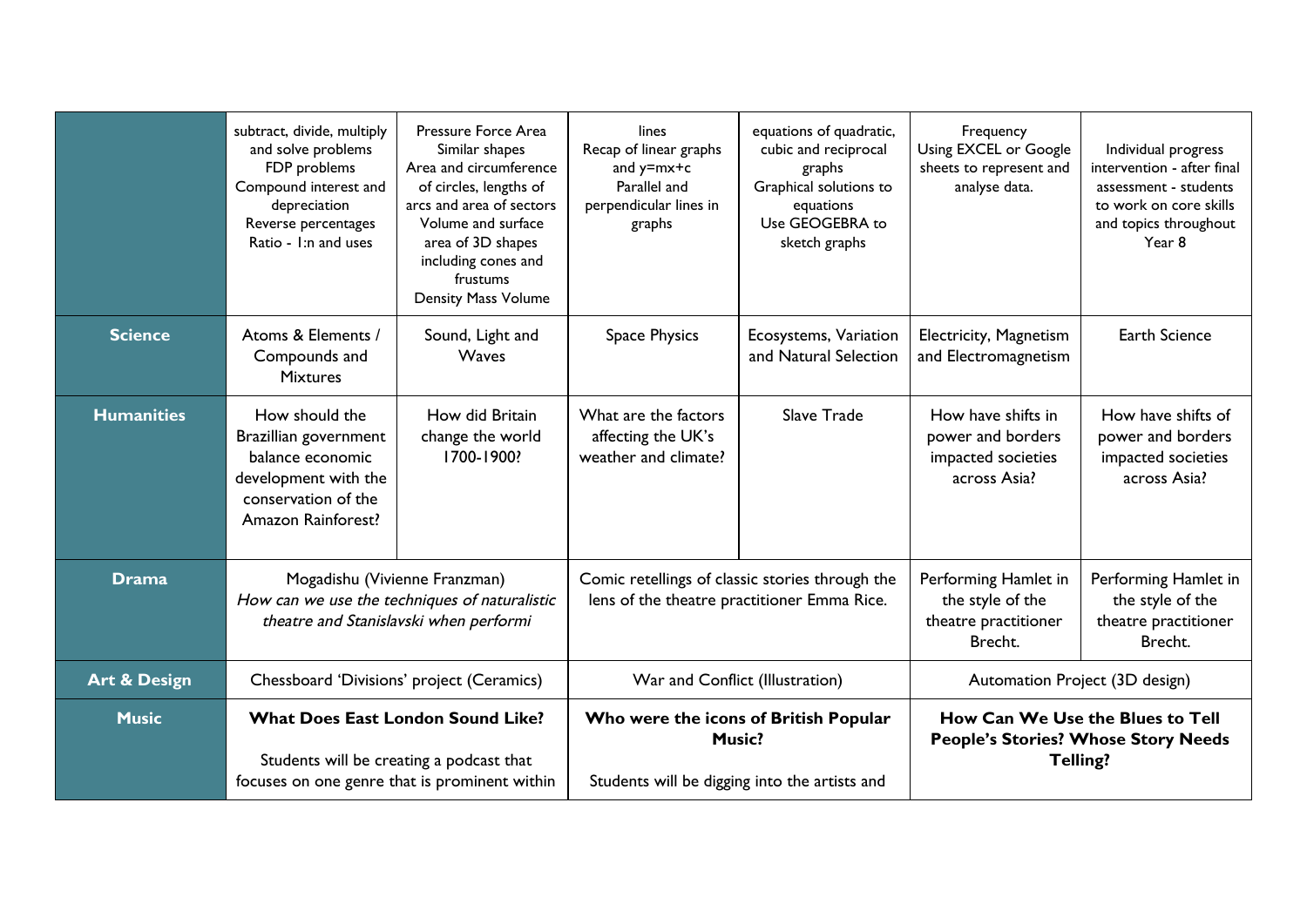|                                                                 | the soundscape of East London.                                                                                                                                                                               |                                                                                                                                                                                                              | bands who helped shape the reputation for<br>innovative music in Britain over the past<br>50years.                                                                                                              |                                                                                                                                                                                          | Students will be exploring and telling the<br>stories of people in their community<br>(Newham) who they believe deserve to have<br>their story told and their voice amplified<br>(key-workers, activists, community change<br>makers, etc).                      |                                                                                                                                                                                                                                                                         |
|-----------------------------------------------------------------|--------------------------------------------------------------------------------------------------------------------------------------------------------------------------------------------------------------|--------------------------------------------------------------------------------------------------------------------------------------------------------------------------------------------------------------|-----------------------------------------------------------------------------------------------------------------------------------------------------------------------------------------------------------------|------------------------------------------------------------------------------------------------------------------------------------------------------------------------------------------|------------------------------------------------------------------------------------------------------------------------------------------------------------------------------------------------------------------------------------------------------------------|-------------------------------------------------------------------------------------------------------------------------------------------------------------------------------------------------------------------------------------------------------------------------|
| <b>P.E.</b>                                                     | <b>EvoFit</b>                                                                                                                                                                                                | <b>Health and Fitness</b>                                                                                                                                                                                    | Trampoline                                                                                                                                                                                                      | <b>Athletics</b>                                                                                                                                                                         | Netball                                                                                                                                                                                                                                                          | Evogames                                                                                                                                                                                                                                                                |
| <b>Spanish</b>                                                  | All about me<br>Introduce yourself,<br>learn how to answer<br>the most basic<br>questions in Spanish<br>and say everything<br>about yourself.<br>Students get to reflect<br>on what makes them<br>different. | All about me<br>Introduce yourself,<br>learn how to answer<br>the most basic<br>questions in Spanish<br>and say everything<br>about yourself.<br>Students get to reflect<br>on what makes them<br>different. | La perezosa<br>impaciente<br>Students study the<br>story of a Colombian<br>sloth who wanted to<br>be fast. A 10 chapter<br>short novel building<br>on language learned<br>during Year 7.                        | La perezosa<br>impaciente<br>Students study the<br>story of a Colombian<br>sloth who wanted to<br>be fast. A 10 chapter<br>short novel building<br>on language learned<br>during Year 7. | Bienvenido a<br>Escuela21<br>In this project,<br>students create<br>videos for an<br>Interactive map of the<br>school (footage and<br>vox pops) about<br>places in school,<br>subjects and teachers.<br>Project presented to<br>our partner school in<br>Madrid. | <b>Bienvenido a</b><br>Escuela21<br>In this project,<br>students create<br>videos for an<br>Interactive map of the<br>school (footage and<br>vox pops) about<br>places in school,<br>subjects and teachers.<br>Project presented to<br>our partner school in<br>Madrid. |
| <b>Project Based</b><br><b>Learning - The Big</b><br><b>Six</b> | <b>Investigator:</b> How can we curate a virtual<br>escape?<br>Designing a virtual escape room, taking into                                                                                                  | account the new versions of entertainment in<br>a post-Covid world                                                                                                                                           | Marketer: How important is it to see<br>ourselves on screens?<br>Students work to create games (board or<br>computer) and reflect on representation in<br>media<br><i>*TBC</i> in line with safety restrictions |                                                                                                                                                                                          | news and the truth?                                                                                                                                                                                                                                              | <b>Reporter:</b> Is there a difference between the<br>Developing critical media skills and running a<br>Middle School newsroom.<br><i>*TBC</i> in line with safety restrictions                                                                                         |
| <b>Band Project</b><br><b>Scholarship</b>                       | <b>Re-building Ensemble- Pastime Paradise</b>                                                                                                                                                                |                                                                                                                                                                                                              | Developing Creativity & Knowing Our<br><b>Community: How Do We Secure The</b>                                                                                                                                   |                                                                                                                                                                                          | <b>Project Gala Concert</b>                                                                                                                                                                                                                                      | <b>Building Ensemble &amp; Mastery: The Band</b>                                                                                                                                                                                                                        |